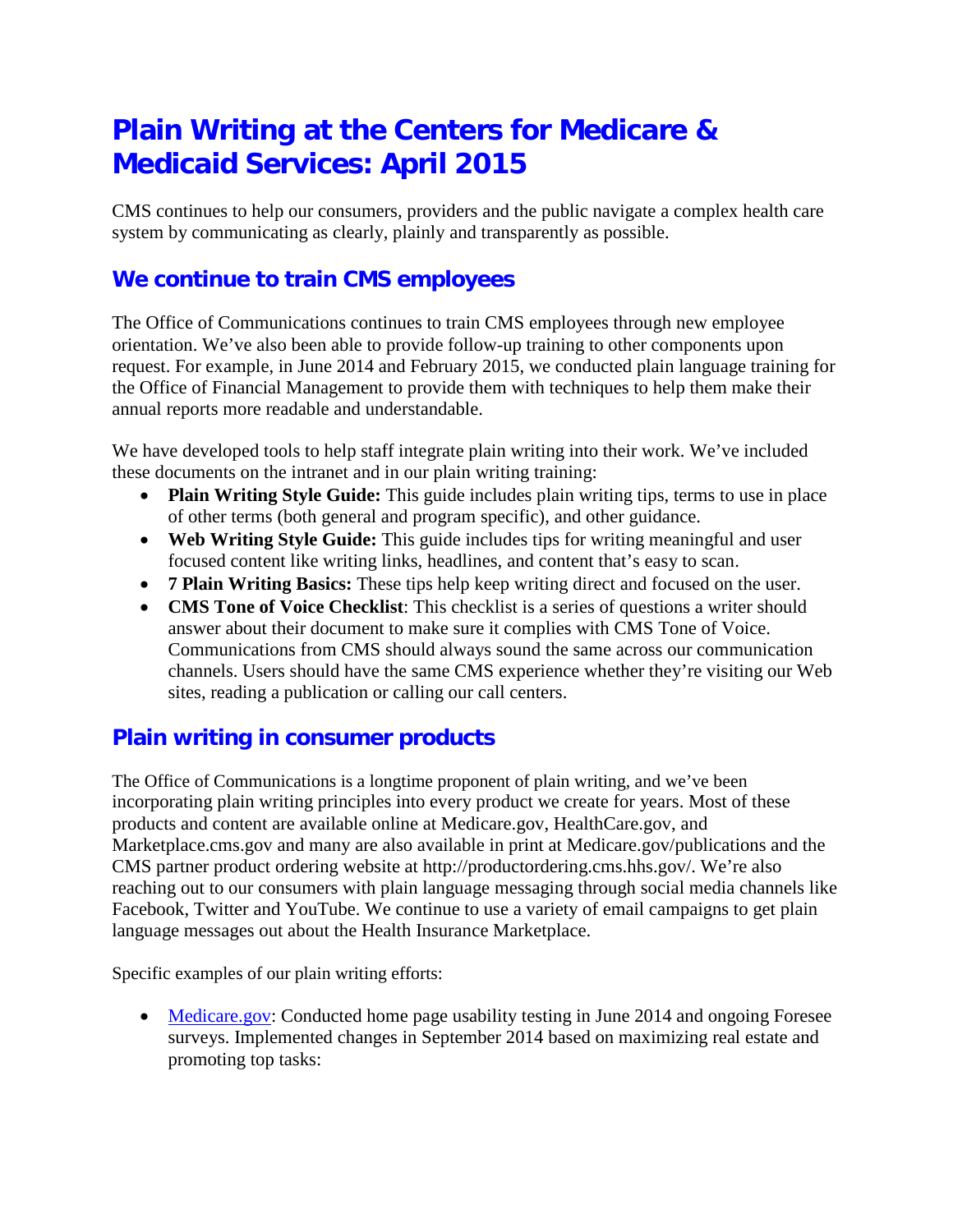- Finding a plan, applying for Medicare, and getting started are top tasks. Placed green buttons instead of yellow for higher contrast more prominently to provide fast access for users.
- Removed buttons that received little traffic as indicated during usability and heat map testing.
- Applied new treatments to blogs/news/videos tab to help users find this information easily.
- Made significant content changes to improve the consumer experience and promote consistency across Medicare.gov in these applications:
	- [Dialysis Facility Compare](http://www.medicare.gov/dialysisfacilitycompare/search.html) (June 2014)
	- [Physician Compare](http://medicare.gov/physiciancompare/search.html) provider look up tool (July 2014)
	- [Home Health Compare](http://www.medicare.gov/homehealthcompare/search.aspx) (October 2014)
	- [MyMedicare.gov](http://www.mymedicare.gov/) (August and October 2014)
- [CMS.gov:](http://www.cms.gov/) CMS.gov has historically been curated through a distributed model where each component with the subject matter expert lead on a particular topic is responsible for the cms.gov pages that correspond to that topic. The Office of Communications continues to work with other components to try to bring cms.gov web pages in better alignment with usability and plain writing principles, and we launched a re-design of the home pages in 2011 to begin to create a better user experience. In October 2014, we launched a re-organization of the [outreach and education pages](http://www.cms.gov/Outreach-and-Education/Outreach-and-Education.html) and continue to work with other components throughout the agency. More and more components are reaching out to us to help better organize and edit their pages for a better consumer experience.
- [Medicare Coverage of Kidney Dialysis and Kidney Transplant Services:](http://www.medicare.gov/Pubs/pdf/10128.pdf) We revised this booklet in April 2014 to restructure the content in a way that's more streamlined and user friendly. Improvements included grouping payment information in one clearly labeled section to help readers quickly find the information they need.
- Form [40B](http://www.cms.gov/Medicare/CMS-Forms/CMS-Forms/CMS-Forms-Items/CMS017339.html) & [L564:](http://www.cms.gov/Medicare/CMS-Forms/CMS-Forms/CMS-Forms-Items/CMS009718.html) Provided plain language edits and coordination to support the December 2014 release of the Form 40B (Application for Enrollment in Part B) and the L564 (Request for Employment Information) and related web content on Medicare.gov, CMS.gov and SSA.gov.
- [Health Insurance Marketplace family application](https://marketplace.cms.gov/applications-and-forms/marketplace-application-for-family.pdf)**:** We made revisions to this paper application after the first Marketplace open enrollment period for the start of the next open enrollment in November 2014 to improve processing, understandability, and alignment with the online application.

# **Understanding our audiences**

Behavioral science has informed the Office of Communications' product and message development for many years. By understanding our target audiences' health literacy, culture, language, attitudes, perceptions and identifying barriers we have improved our products and therefore our audiences' ability to understand our programs. This knowledge also helps us keep our products person-centered. As our resources allow, we consumer test our messaging and products with our target audiences.